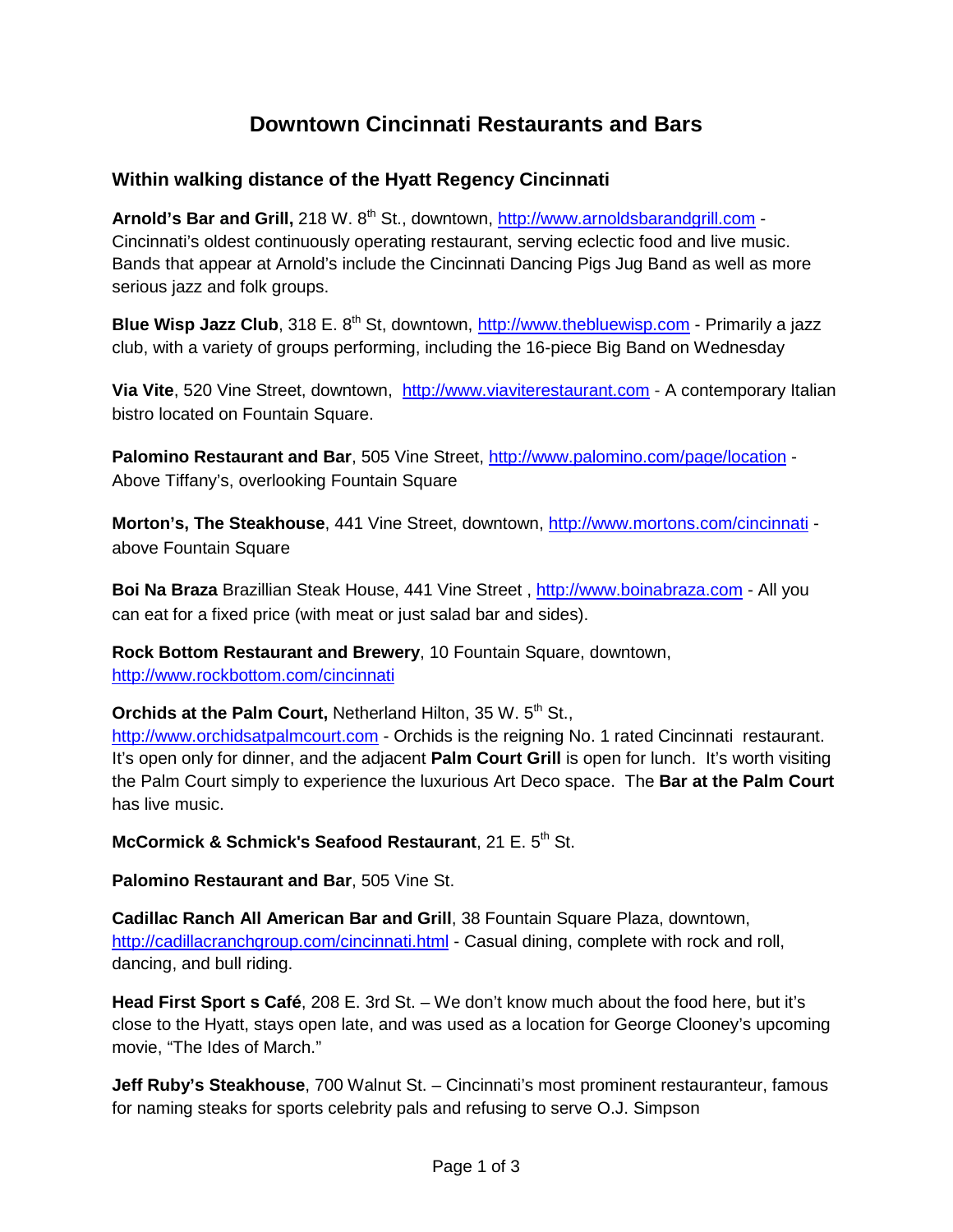**Walnut St. Grill**, 631 Walnut St. – Jeff Ruby's newest restaurant, more casual than his steakhouses serving comfort food

**Nada**, 600 Walnut St. – "Ingredient-driven, contemporary Mexican"

**Nicholson's Tavern & Pub**, 625 Walnut St. – Scottish themed; when we last visited their Scotch whisky list was almost as long as the wine list.

**Local 127**, 127 W. 4<sup>th</sup> St. – Not a union members hangout, but a locavore restaurant. Modern American cuisine, with a cocktail lounge, **Tonic**, attached.

The Bistro, 413 Vine St, downtown, [http://www.bistrocincinnati.com](http://www.bistrocincinnati.com/) - Local 127's more casual sister

**Jean-Robert's Table**, 713 Vine St., [http://jrtable.com](http://jrtable.com/) - Contemporary French cuisine from Jean-Robert de Cavel, Cincinnati's foremost celebrity chef

**The Palace Restaurant**, 6<sup>th</sup> & Vine in the Cincinnatian Hotel, [http://www.palacecincinnati.com](http://www.palacecincinnati.com/) -Fine dining in another of Cincinnati's historic hotels. The adjacent **Cricket Lounge** has a casual menu and music performed by harp, piano or jazz trio

**Sung Korean Bistro**, 700 Elm St.,<http://www.sungkoreanbistro.com/index.html>

**Backfinn Restaurant & Saloon, 19 E. 7<sup>th</sup> St., - Irish themed. <b>BackFinn Suite Nightclub** open on weekends.

**Shanghai Mama's**, 216 E. 6<sup>th</sup> St., [http://www.shanghaimamas.com](http://www.shanghaimamas.com/) - A Chinese noodle shop, but not limited to noodle dishes

Akash India, 24 E. 6<sup>th</sup> St., [http://www.akashindia.net](http://www.akashindia.net/)

**Mr. Sushi**, 580 Walnut St., [http://mrsushicincinnati.com/menu](http://mrsushicincinnati.com/menu/) – Japanese cuisine, not limited to sushi

**Ingredients**, 21 E. 5<sup>th</sup> St. in the Westin Hotel, [http://www.ingredientsforyou.com](http://www.ingredientsforyou.com/) – Gourmet grab-and-go for lunch and breakfast. Perfect for those who like to design their own dishes.

**Hathaway's**, Carew Tower Arcade under the Netherland Hilton – An old fashioned coffee shop, serving breakfast and lunch every day but Sunday

## **Street food**

Hungry for a burger or a Po' Boy? Look out the door of the Hyatt and see which of the city's mobile restaurants is parked next to Macy's at 5th and Race Streets. The trucks announce their intended locations via Twitter. Around lunchtime there are also food booths and tables on Fountain Square.